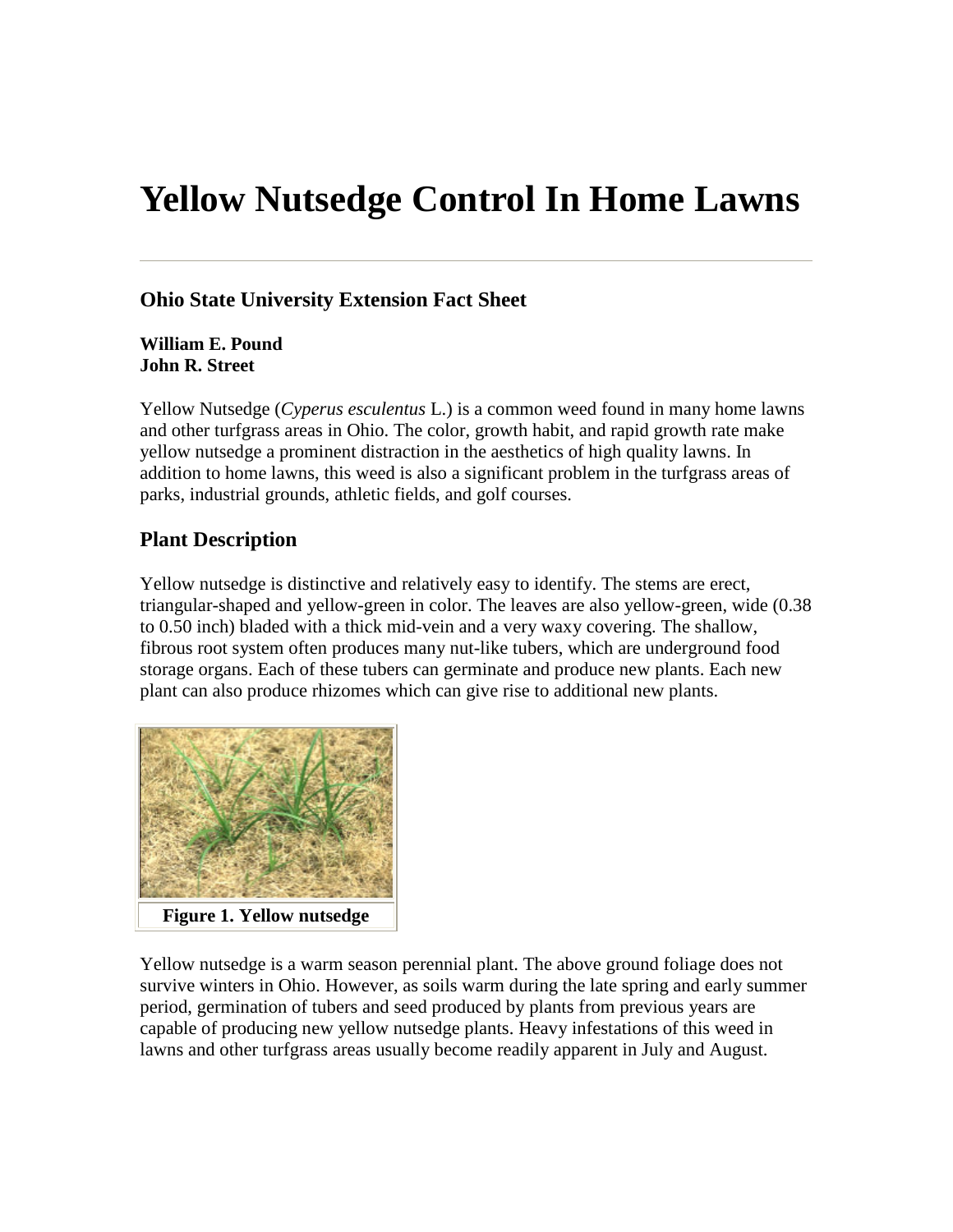

**Figure 2. Yellow nutsedge rhizomes** 

# **Growth Habit**

The color, texture, and growth habit of yellow nutsedge all contribute to aesthetic incompatibility with the desirable lawn turfgrasses. In addition to the aesthetic differences, the leaves of this weed have a rapid rate of vertical elongation resulting in their frequent protrusion above the canopy of the desirable grasses. Combined, these distractions make lawns unattractive during the mid to late summer period. Yellow nutsedge thrives under warm, wet conditions and can often be found in low, damp areas of lawns. This weed is often most problematic during summers with above normal rainfall. Management and environmental factors, including improper mowing, nutrient deficiencies, insect damage, drought stress, etc., which stress or reduce the density or competitive ability of the desirable turfgrasses, will often lead to increased populations of yellow nutsedge.

# **Management Options**

Unlike most lawn weeds, yellow nutsedge is not controlled with applications of traditional annual grass weed or broadleaf weed control products. This weed is a member of the sedge family and requires the use of very specific herbicides to achieve satisfactory control. Regardless of the control strategy selected, the plan should be initiated when the weeds are young and immature. Eradication from lawns, although difficult, can be accomplished through the following approaches.

# **Hand Pulling**

If only a few yellow nutsedge plants are present, hand pulling may be the best way to selectively eradicate the weeds. Begin physically removing the weeds as soon as the weed plants are observed. Removal of the entire plant including root systems is necessary. Pulling mature plants is difficult. These plants will often break off at the soil surface allowing regrowth and tuber development to continue. After removal, homeowners are advised to recheck the area periodically for regrowth. This approach is effective only if performed on a regular basis.